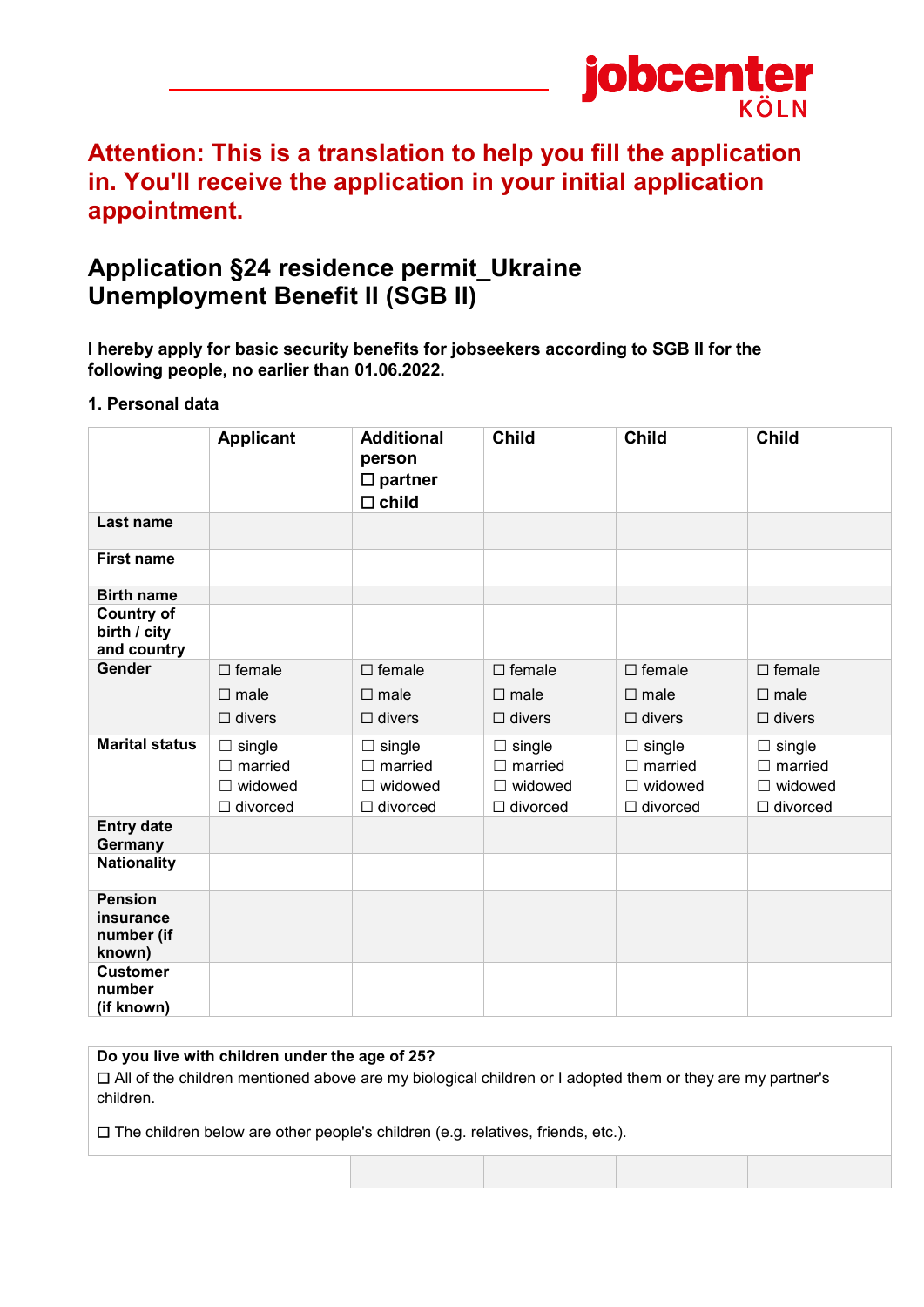

**Attention: This is a translation to help you fill the application in. You'll receive the application in your initial application appointment.**

#### $\triangleright$  Please submit a copy of your passports.

In this context, I expressly point out that it is permissible to blacken out individual details (eye colour, height and card access number). The copy will be destroyed after the identity check has been carried out.

Additionally required:

Fiktionsbescheinigung (certificate of fiction) according to § 81 section 5 in conjunction with section 3 or 4 with proof of application according to § 24 Aufenthaltsgesetz (residence permit) for everyone mentioned above

**or** Aufenthaltstitel (residence permit) according to § 24, Section 1 of the Residence Act for everyone mentioned above

#### **Contact / address**

| Street and number |  |
|-------------------|--|
| Zip code          |  |
| Resident at (c/o) |  |
| Phone number      |  |

Providing the telephone number is voluntary. It can be revoked at any time without giving reasons with effect for the future.

#### **Bank details**

| Account owner                                                             | IBAN $\triangleright$ You can usually find the IBAN on your bank statement. |  |  |
|---------------------------------------------------------------------------|-----------------------------------------------------------------------------|--|--|
| $\triangleright$ Please submit a copy of your bank card showing the IBAN. |                                                                             |  |  |

#### **2. Employability:**

Do you and all the other persons above the age of 15 mentioned under number 1 think you are able to work (are you healthy enough to work at least 3 hours a day)?

 $\Box$  yes  $\Box$  no

If not, who, according to their own assessment, is not able to work for health reasons?

#### **3. Living situation:**

3.1 Do you live in a hostel, pension or hotel?  $\Box$  no  $\Box$  yes

|  | 3.2 Do you live in a private apartment for rent? □ no □ yes |  |  |
|--|-------------------------------------------------------------|--|--|
|  |                                                             |  |  |

| If so: What is the size of the apartment? |       | sqm           |                  |          |
|-------------------------------------------|-------|---------------|------------------|----------|
| How much rooms are there?                 | rooms |               | bathrooms        | kitchens |
| What does the apartment cost?             |       | Basic rent    |                  |          |
|                                           |       |               | Additional costs |          |
|                                           |       | Heating costs |                  |          |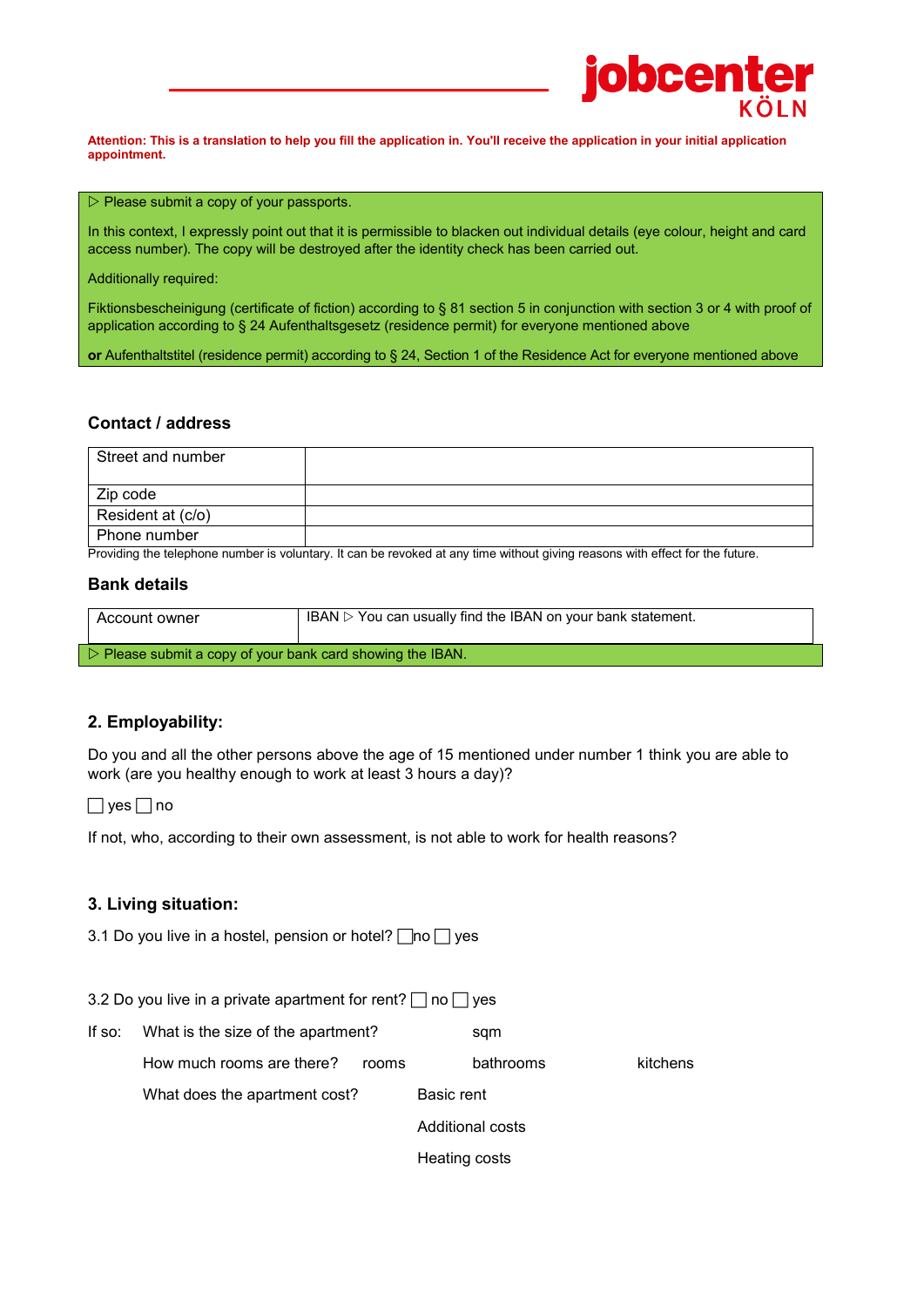**Attention: This is a translation to help you fill the application in. You'll receive the application in your initial application** 

**jobcent** 

**appointment.**

How is hot water processed?  $\Box$  central (through the heating system)

 $\Box$  decentralized (e.g.: boiler, flow heater)

 Please submit a copy of your rental contract **or** a certificate stating the size of the apartment, the number of rooms and the monthly costs.

3.3 Do you live in a private apartment rent-free (you live for free e.g. with friends or relatives)?

 $\Box$  no  $\Box$  yes

3.4 Do other people live with you (apart from those named under number 1)?

 $\Box$  no  $\Box$  yes, quantity:

If so: Are you related / related by marriage to these people?

 $\Box$  no  $\Box$  yes

### **4. Additional requirements:**

Is at least one person in the benefit community dependent on one of the following additional needs?

 $\Box$  single parenting

 $\Box$  I am only spatially separated from my husband/wife and the father/mother of my children due to the circumstances caused by the war. We are still a couple and keep in touch.

 $\Box$  I am only spatially separated from my husband/wife and the father/mother of my children due to the circumstances caused by the war. We are still a couple, but we're not currently in contact.

 $\Box$  The child's father/mother and I are not married. Due to the war we are only physically separated. We're still a couple.

 $\Box$  I am permanently separated from my partner or child's father / child's mother. We're not a couple anymore. My ex-partner or child's father / child's mother lives in Ukraine.

 $\Box$  I am permanently separated from my partner or child's father / child's mother. We're not a couple anymore. My ex-partner or child's father / child's mother lives outside of Ukraine, namely in

 $\Box$  pregnancy

Due date on

 $\triangleright$  Please submit a copy of your maternity record or a certificate from your gynaecologist.

 $\Box$  other: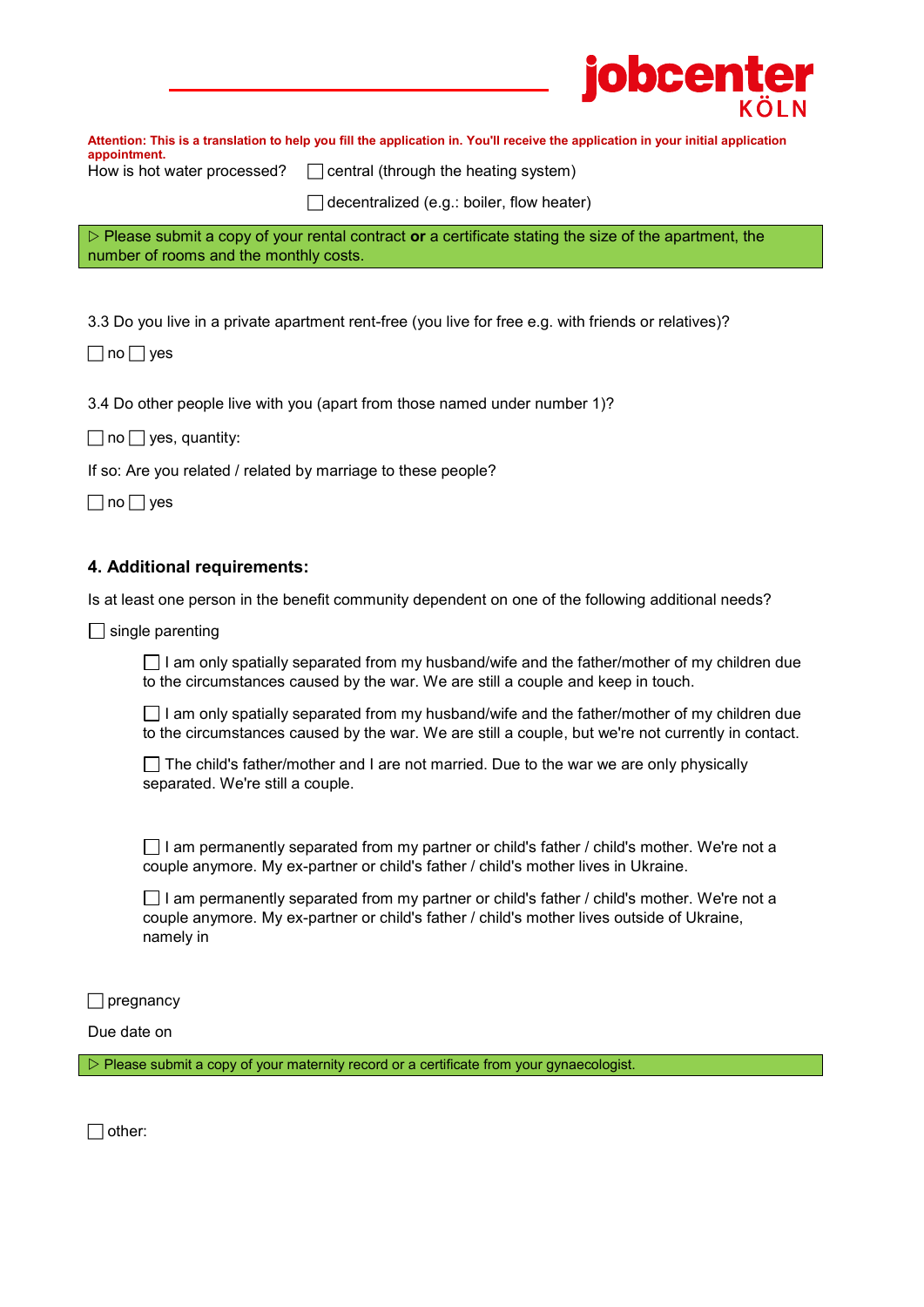|                          |                                                                   | <b>jobcenter</b>                                                                                                                 |  |  |
|--------------------------|-------------------------------------------------------------------|----------------------------------------------------------------------------------------------------------------------------------|--|--|
| appointment.             |                                                                   | Attention: This is a translation to help you fill the application in. You'll receive the application in your initial application |  |  |
| 5. Health insurance:     |                                                                   |                                                                                                                                  |  |  |
|                          | What kind of health insurance do you currently have?              |                                                                                                                                  |  |  |
| legally insured          |                                                                   |                                                                                                                                  |  |  |
|                          |                                                                   | $\triangleright$ Please enclose a copy of your health insurance card or a certificate of membership of your health insurance.    |  |  |
| privately insured        |                                                                   |                                                                                                                                  |  |  |
|                          |                                                                   | $\triangleright$ Please enclose proof of your current contribution and of the individual basic tariff.                           |  |  |
|                          | □ I do not have a health insurance in Germany yet.                |                                                                                                                                  |  |  |
|                          |                                                                   |                                                                                                                                  |  |  |
| 6. Income:               |                                                                   |                                                                                                                                  |  |  |
| mini job?                |                                                                   | 6.1 Do you or another person named under number 1 currently have income from an employment or a                                  |  |  |
| ⊟no                      |                                                                   |                                                                                                                                  |  |  |
| ∐ yes                    | If yes, who?                                                      |                                                                                                                                  |  |  |
|                          | employer:                                                         | gross income<br>net income                                                                                                       |  |  |
|                          | proof of payment of salary (e.g. wage receipt or bank statement). | Please enclose the following evidence: payslips for the last 3 months or from the time you started work;                         |  |  |
|                          |                                                                   |                                                                                                                                  |  |  |
|                          | 6.2 Have you already applied for other benefits?                  |                                                                                                                                  |  |  |
| no                       |                                                                   |                                                                                                                                  |  |  |
| yes, on                  |                                                                   |                                                                                                                                  |  |  |
| What did you apply for?  |                                                                   |                                                                                                                                  |  |  |
|                          | benefits under the Asylum Seekers Benefits Act                    | <b>Child Benefit</b>                                                                                                             |  |  |
| <b>Parenting Benefit</b> |                                                                   | advance child maintenance payment (UVG)                                                                                          |  |  |
|                          | BAföG (student loans)                                             | other:                                                                                                                           |  |  |
|                          |                                                                   |                                                                                                                                  |  |  |
|                          | 6.3 Are you already receiving other benefits?                     |                                                                                                                                  |  |  |
|                          |                                                                   |                                                                                                                                  |  |  |
| If yes, which?           |                                                                   |                                                                                                                                  |  |  |
|                          | benefits under the Asylum Seekers Benefits Act                    | <b>Child Benefit</b>                                                                                                             |  |  |
| <b>Parenting Benefit</b> |                                                                   | advance child maintenance payment (UVG)                                                                                          |  |  |
|                          | BAföG (student loans)<br>other:                                   |                                                                                                                                  |  |  |

 $\triangleright$  Please enclose the relevant approval notice.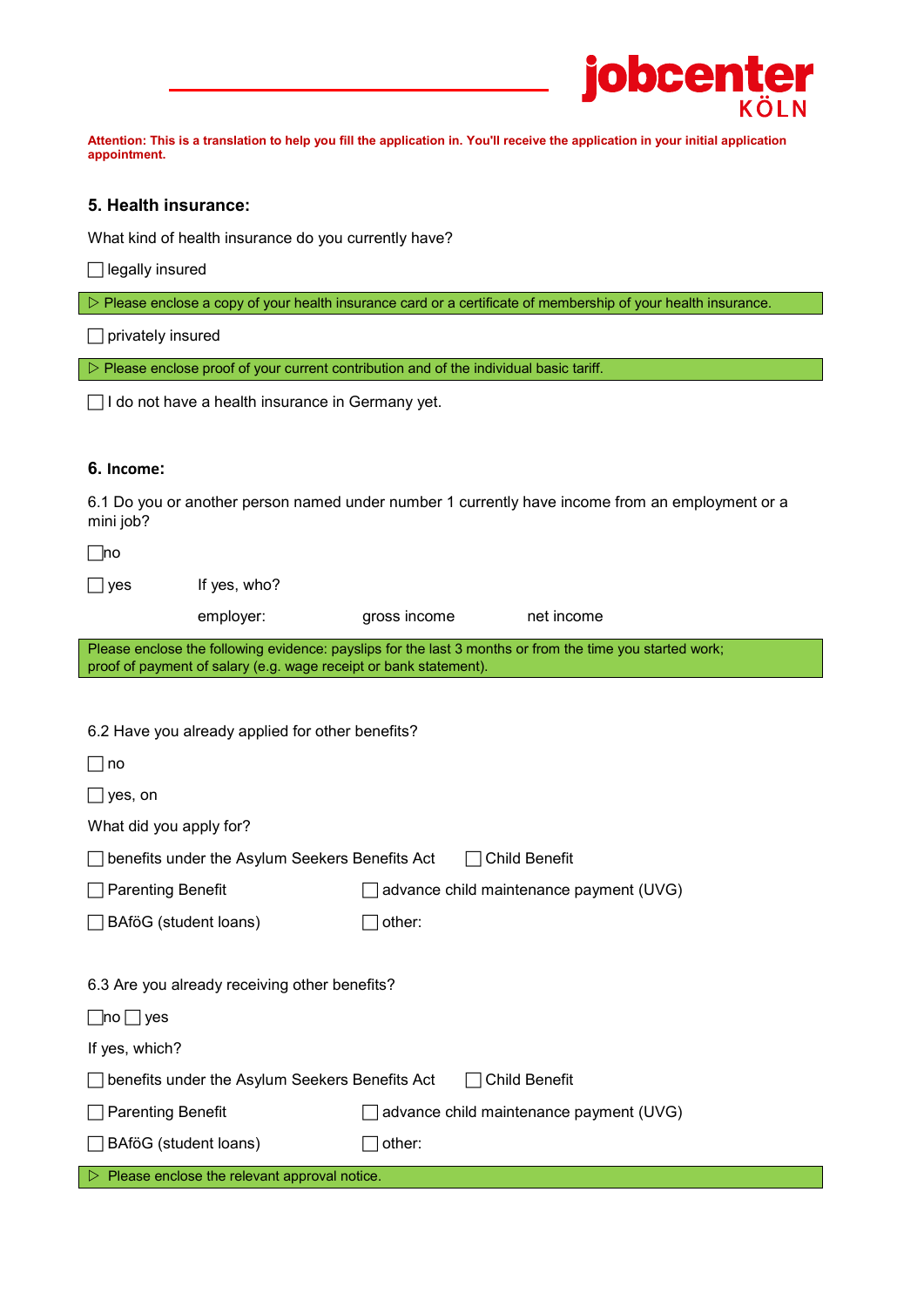

**Attention: This is a translation to help you fill the application in. You'll receive the application in your initial application appointment.**

6.4 Do you or did you receive a pension in Ukraine before entering Germany because of your age?

 $\Box$  no  $\Box$  yes

If yes, in what amount?

# **7. Assets:**

Do you or the other people in your benefit community have significant assets?

 $\triangleright$  Significant: Assets of the applicant that can be used for short-term subsistence in excess of EUR 60,000 as well as 30,000 euros for each additional person in the benefit community. Examples: cash, savings, call money, securities savings plans.

 $\Box$ no

 $\Box$  yes, i have such assets but can access them only from Ukraine

 $\Box$  yes, I have such assets and I can access them from outside Ukraine

| Place / Date |  |
|--------------|--|
|--------------|--|

Signature of the applicant

Place / Date National Representative of the legal representative of underage applicants

## **Please find attached for further information:**

- Important notes and information on unemployment benefit II
- Leaflet on changing residence

I confirm that I have received the above attachments.

Place / Date **Signature of the applicant** 

Place / Date  $\blacksquare$  Place / Date Signature of the legal representative of underage

applicants